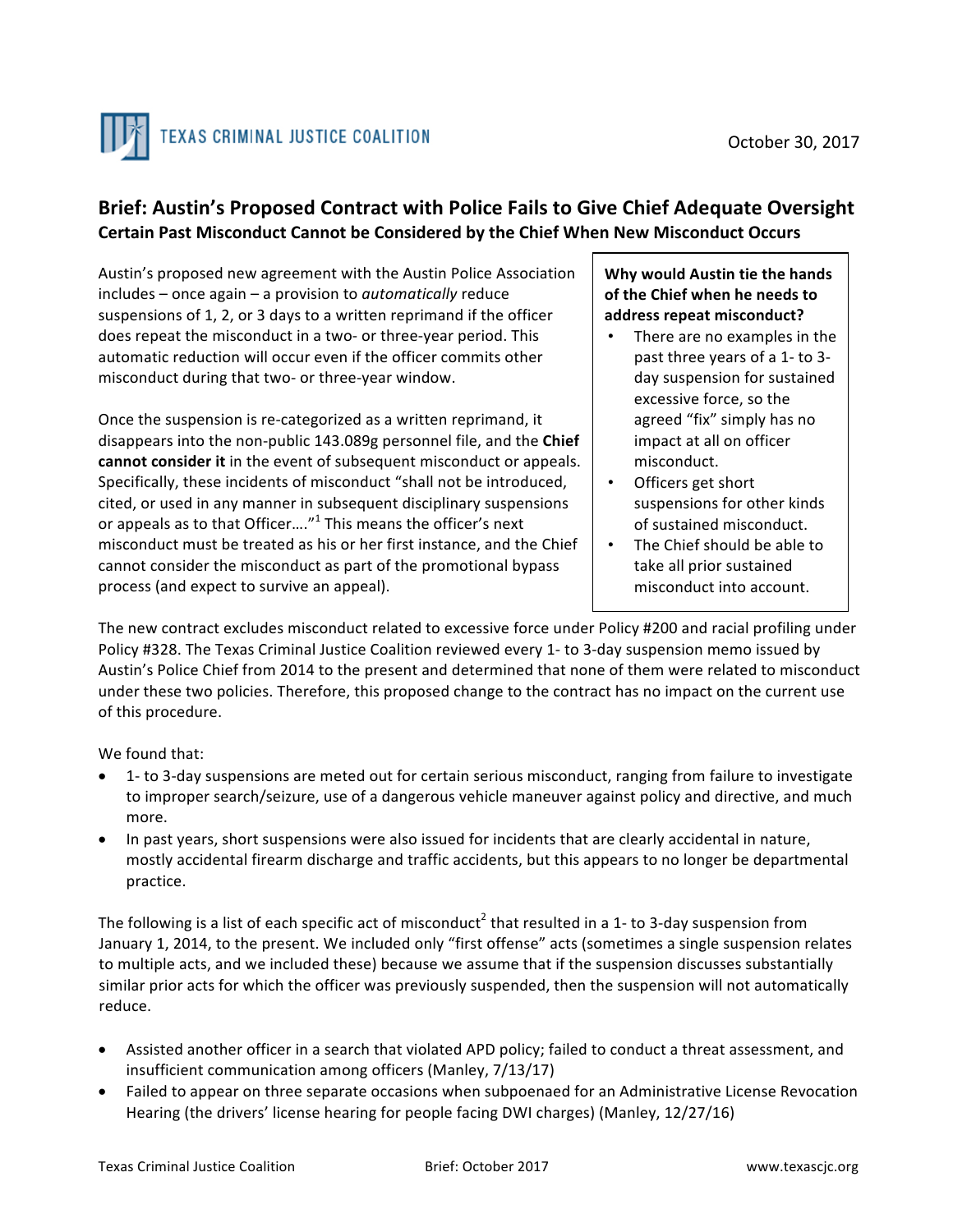- Twice in a one-week period used a dangerous maneuver (Precision Immobilization Technique, PIT) to terminate a vehicle pursuit in violation of a directive and written policy (Manley,  $12/1/16$ )
- Struck a pedestrian walking in the crosswalk with his patrol car (Acevedo, 9/16/16)
- Frequent tardiness (Acevedo, 6/20/16)
- While on-call, failed to respond to a call for the Crisis Intervention Negotiating Team (CINT); supervisor had to come to his residence to get the CINT equipment; should have told supervisor in advance of reason (Acevedo, 2/22/16)
- Other police agency called twice in quick succession to family violence disturbances at officer's home; failed to notify supervisor of these incidents (Acevedo, 12/14/15)
- Rear-ended motorist; was third at-fault auto accident in 18-month period (Acevedo, 8/11/15)
- Single vehicle accident; did not inform supervisor at scene;  $5<sup>th</sup>$  incident in past year where supervisor was not called from the scene (Acevedo, 7/15/15)
- Unintentional firearm discharge, second incident (Acevedo, 5/19/15)
- Unintentional firearm discharge (Acevedo, 3/20/15)
- Vehicle accident during attempted traffic stop (Acevedo, 3/6/15)
- Unintentional firearm discharge in a patrol car (Acevedo, 2/12/15)
- Checked out a patrol car to work secondary employment without prior authorization; got into a car accident (Acevedo, 2/3/15)
- Dispatch related to commercial burglar alarm, went to the scene but failed to investigate; cleared the call, left the scene; turned out it was not a false alarm and the business had been burglarized (Acevedo, 1/21/15)
- Unintentional firearm discharge (Acevedo,  $1/16/15$ )
- Unintentional firearm discharge (Acevedo, 1/15/15)
- Unprofessional conduct caught on video, posted to YouTube; included "can't unrape you" comments and other similarly off-color remarks (Acevedo, 11/19/14)
- Confiscated subject's backpack but did not turn it in or return it for a month (Acevedo, 11/14/14)
- Traffic accident (Acevedo, 11/14/14)
- Inappropriate comments about another officer (Acevedo, 11/13/14)
- Traffic accident (Acevedo, 11/10/14)
- Officer involved in an incident that resulted in a response from another law enforcement agency; failed to report (Acevedo, 10/29/14)
- Single car accident (Acevedo, 9/18/17)
- Off-duty altercation with a business owner over parking, on-duty officers called to scene (Acevedo, 8/15/14)
- Accidental firearm discharge inside patrol car (Acevedo,  $7/28/14$ )
- Vehicle pursuit without appropriate communications (Acevedo, 7/9/14)
- Unprofessional communication with fellow officer (Acevedo, 6/25/14)
- Accidental firearm discharge (Acevedo, 5/27/14)
- Accidental firearm discharge (Acevedo, 4/23/14)
- Accidental firearm discharge (Acevedo,  $2/17/14$ )
- Failed to show up for work (Acevedo,  $2/12/14$ )
- Accidental firearm discharge (Acevedo,  $1/21/14$ )
- Lost apparent drug evidence collected at a traffic stop (Acevedo,  $1/7/14$ )